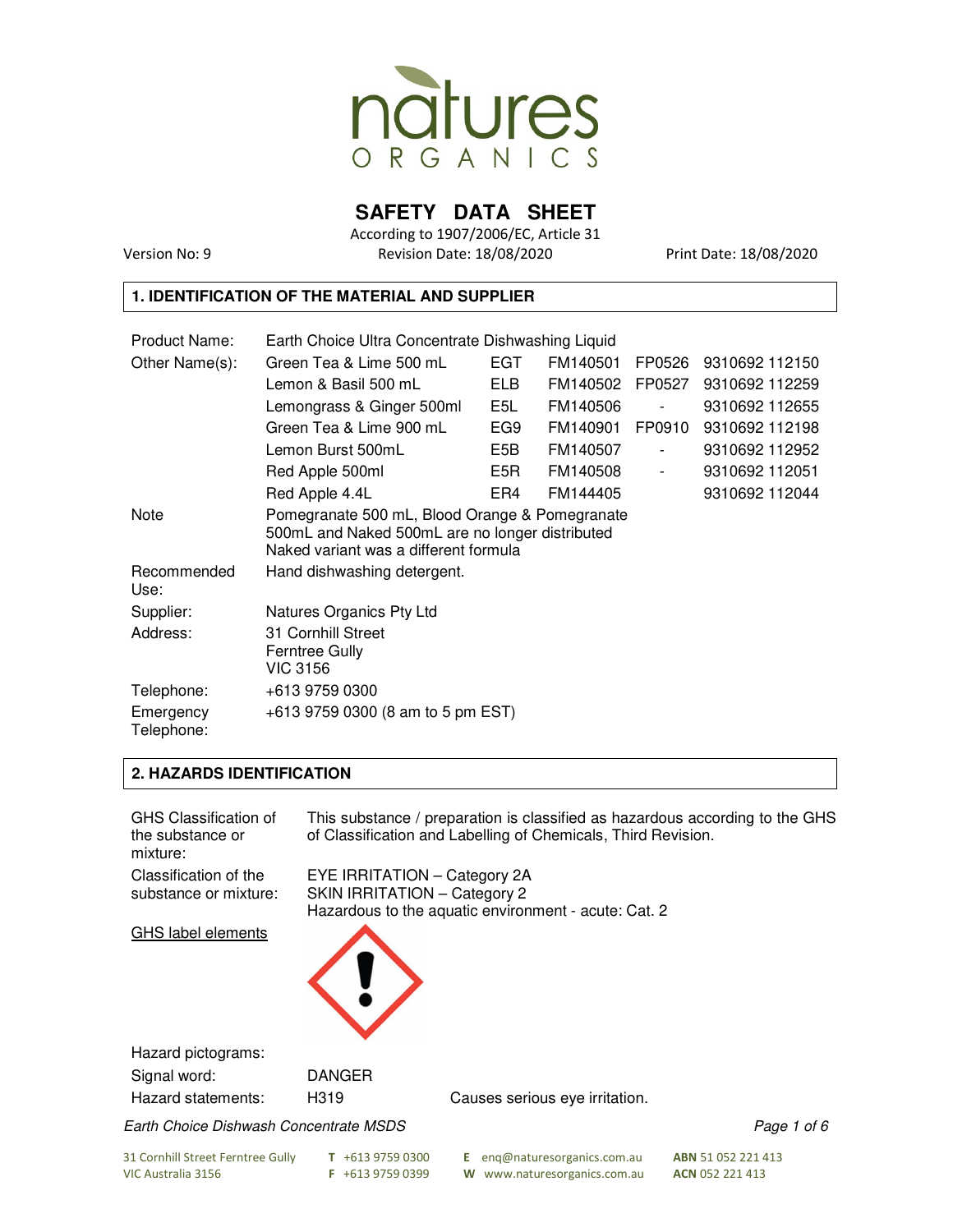|               | H315             | Causes skin irritation.                                                                                                                |
|---------------|------------------|----------------------------------------------------------------------------------------------------------------------------------------|
| Precautionary | P <sub>264</sub> | Wash hands thoroughly after handling.                                                                                                  |
| statements:   | P <sub>280</sub> | Wear eye protection and protective gloves.                                                                                             |
|               | P305+P351+P338   | IF IN EYES: Rinse cautiously with water for several<br>minutes. Remove contact lenses, if present and easy to<br>do. Continue rinsing. |
|               | P310             | Immediately call a POISON CENTRE or doctor.                                                                                            |
|               | P302+P352        | IF ON SKIN: Wash with plenty of soap and water.                                                                                        |
|               | P332+P313        | If skin irritation occurs: Get medical advice/attention.                                                                               |
|               | P362             | Take off contaminated clothing and wash before re-use.                                                                                 |

#### **3. COMPOSITION/INFORMATION ON INGREDIENTS**

| <b>Chemical Name</b><br>Ingredients not classified as hazardous | <b>CAS Number</b> | Proportion (%)<br>>60 |
|-----------------------------------------------------------------|-------------------|-----------------------|
| Sodium Laureth Sulfate                                          | 68585-34-2        | $10 - 30$             |
| Coco-Glucoside                                                  | 110615-47-9.      | ~10                   |
|                                                                 | 68515-73-1        |                       |
| Cocoamidopropyl Betaine                                         | 61789-40-0        | ~10                   |
| Fragrance*                                                      |                   | < 1                   |
| Benzisothiazolinone                                             | 2634-33-5         | < 0.1                 |
| Methychloroisothiazolone/Methylisotiazolinione 3:1              | 55965-84-9        | < 0.1                 |

The authorities of the European Community have selected 26 fragrance ingredients which are considered to be potential allergens. If any of these 26 fragrance ingredients are determined to be present at a level of 10 ppm (= 0.001%) or more in a leave-on personal care product or at a level of 100 ppm (= 0.01%) or more in a rinse-off personal care product or detergent product, then they must be included as an ingredient on the product label if the product is to be sold in the European Community. Whilst Australian legislation and regulations for personal care products and detergent products does not require such ingredient disclosure, it is provided below in the interests of transparency and to assist consumers in making an informed choice.

Variant Fragrance ingredients which are considered to be potential allergens present in the product at a level of 100 ppm  $(=0.01\%)$  or more

| Green Tea & Lime    | Limonene (d- and I-Limonene)                           | CAS 5989-27-5                              | 0.013%                     |
|---------------------|--------------------------------------------------------|--------------------------------------------|----------------------------|
| Lemon & Basil       | Hexyl Cinnamal<br><b>Benzyl Salicylate</b>             | CAS 101-86-0<br>CAS 118-58-1               | 0.043%<br>0.023%           |
|                     | Linalool<br>Butylphenyl Methylpropional<br>Citronellol | CAS 78-70-6<br>CAS 80-54-6<br>CAS 106-22-9 | 0.017%<br>0.013%<br>0.012% |
| Lemon Burst         | Limonene (d- and I-Limonene)                           | CAS 5989-27-5                              | 0.012%                     |
| Lemongrass & Ginger | Citral                                                 | CAS 5392-40-5                              | 0.125%                     |

#### Red Apple No listed allergens present at more than 100ppm (=0.01%)

#### **4. FIRST AID MEASURES**

Ingestion: Rinse mouth with water. Do not induce vomiting. Give plenty of water to drink. If irritation persists, seek medical advice or contact the Poisons Information Centre (phone Australia 13 1126, NZ 0800 764 766).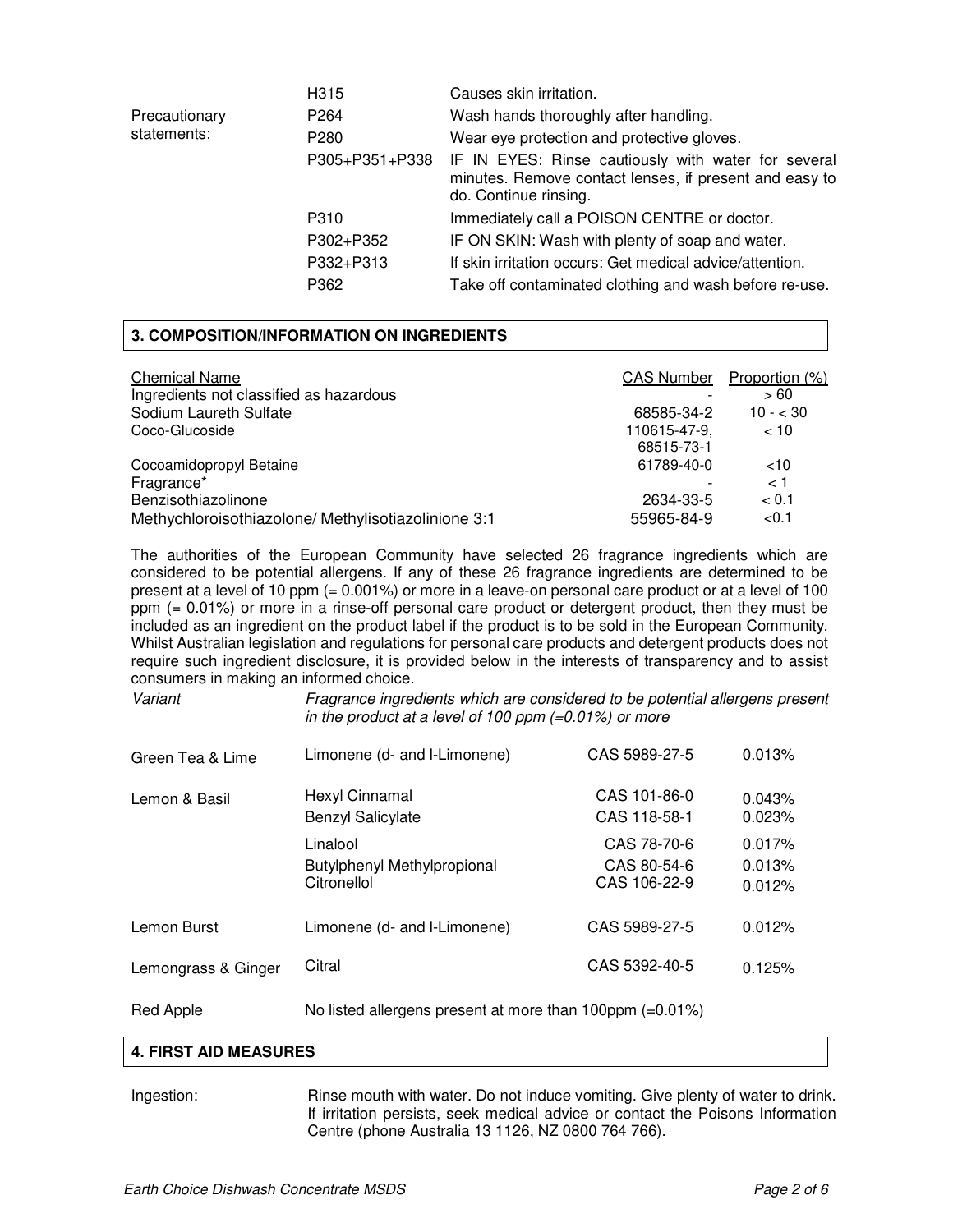| Eye:                         | Immediately hold eyes open and flush with water for at least 15 minutes. If<br>irritation persists, seek medical advice.                |
|------------------------------|-----------------------------------------------------------------------------------------------------------------------------------------|
| Skin:                        | Wipe off excess with tissue or towel. Remove contaminated clothing. Wash<br>well with water. If irritation occurs, seek medical advice. |
| Inhaled:                     | Not applicable.                                                                                                                         |
| <b>First Aid Facilities:</b> | Workcover recommended first aid facilities appropriate to the size of the<br>workplace.                                                 |
| Advice to Doctor:            | Treat symptomatically.                                                                                                                  |

## **5. FIRE FIGHTING MEASURES**

| Extinguishing media:<br>Hazards from<br>combustion products: | Water spray or fog, foam, dry chemical powder, carbon dioxide.<br>This mixture is not combustible under normal conditions. However, it will break<br>down under fire conditions and the hydrocarbon component will burn. In a large<br>fire, heating may produce toxic fumes containing carbon monoxide, carbon<br>dioxide and sulfur dioxide. |
|--------------------------------------------------------------|------------------------------------------------------------------------------------------------------------------------------------------------------------------------------------------------------------------------------------------------------------------------------------------------------------------------------------------------|
| Personal protective                                          | Fire fighters to wear self-contained breathing apparatus and suitable protective                                                                                                                                                                                                                                                               |
| equipment:                                                   | clothing.                                                                                                                                                                                                                                                                                                                                      |
| Hazchem code:                                                | None assigned.                                                                                                                                                                                                                                                                                                                                 |

# **6. ACCIDENTAL RELEASE MEASURES**

|                                                           | Emergency procedures: Slippery when spilt. Avoid accidents, clean up immediately. Wear personal<br>protective equipment during cleanup.                                                                                                                                         |
|-----------------------------------------------------------|---------------------------------------------------------------------------------------------------------------------------------------------------------------------------------------------------------------------------------------------------------------------------------|
| Methods and materials<br>for containment and<br>clean up: | Contain spill to prevent contamination of drains / waterways. Use absorbent<br>material such as sand or earth. Collect and seal in properly labelled containers<br>for disposal in accordance with local regulations. Wash area down with water<br>to remove residual material. |

# **7. HANDLING AND STORAGE**

| Precautions for safe<br>handling: | Avoid skin and eye contact.                                                                                                                                                                                                      |
|-----------------------------------|----------------------------------------------------------------------------------------------------------------------------------------------------------------------------------------------------------------------------------|
| Conditions for safe<br>storage:   | Store in original containers in a cool (below 30°C), dry, well ventilated area and<br>out of direct sunlight. Store away from foodstuffs, foodstuff containers and<br>incompatible materials such as oxidising agents and acids. |
| Storage incompatibility:          | Incompatible with strong oxidising agents and acids                                                                                                                                                                              |

# **8. EXPOSURE CONTROLS/PERSONAL PROTECTION**

#### National exposure standards: Australia (1)

| Ingredient | (a)<br>CAS No.           | TWA     |              | <b>STEL</b>              |                          | Carcinogen | <b>Notices</b>           |
|------------|--------------------------|---------|--------------|--------------------------|--------------------------|------------|--------------------------|
|            |                          | ppm (b) | mg/m $3$ (c) | ppm <sup>(b)</sup>       | mg/m $3$ (c)             | Category   |                          |
|            | $\overline{\phantom{0}}$ |         |              | $\overline{\phantom{0}}$ | $\overline{\phantom{0}}$ | -          | $\overline{\phantom{0}}$ |

where:

TWA = Time Weighted average

 $STEL =$ Short Term Exposure Limit

- (1) Worksafe Australia Exposure Standard for Atmospheric Contaminants in Occupational Environment [NOHSC:1003 1995]
- (a) CAS No. (Chemical Abstracts Service) is a unique identifying number that is assigned to each chemical.

(b) Parts of vapour or gas per million of contaminated air by volume at 25°C and 1 atm.

(c) Milligrams of substance per cubic metre of air.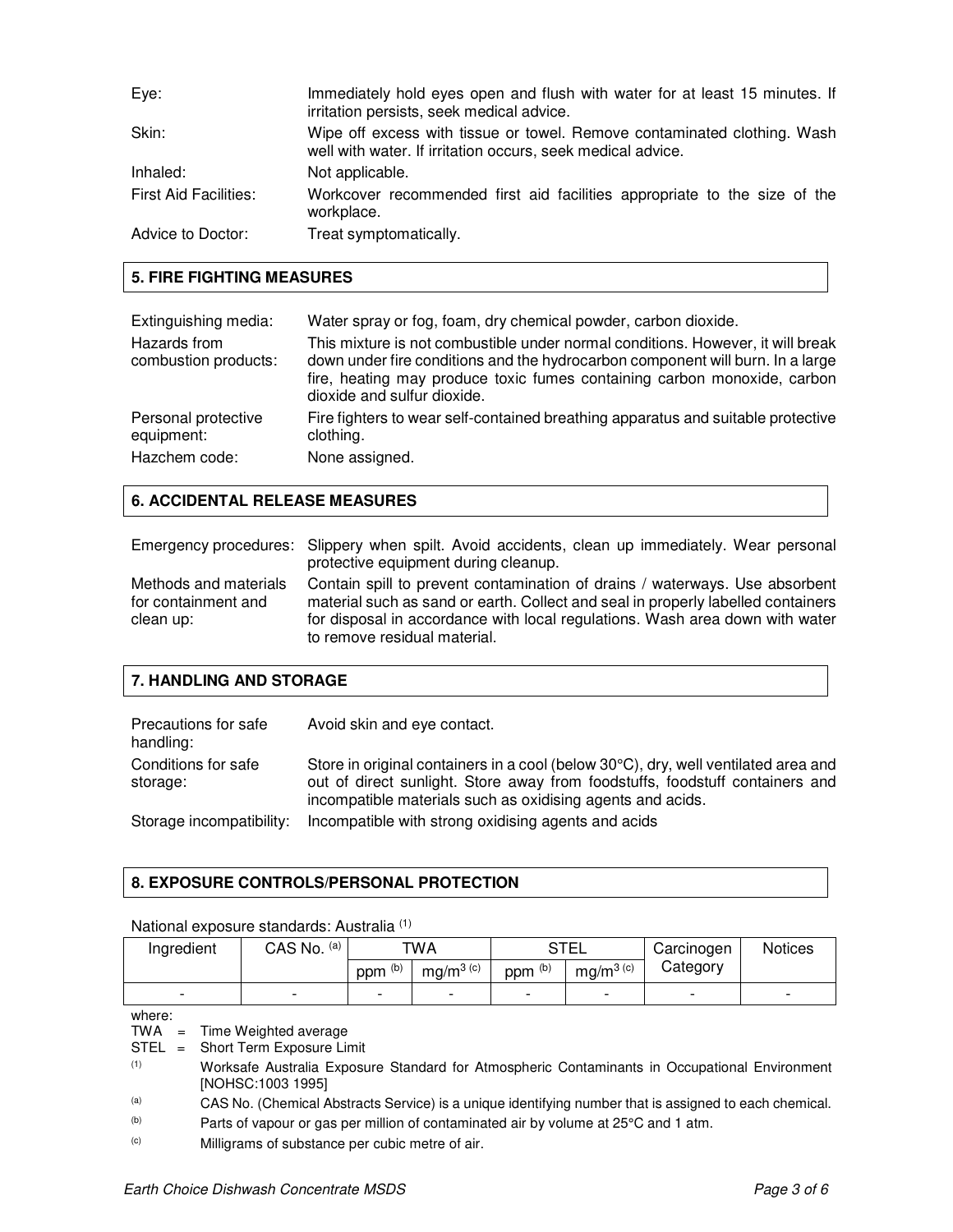Sk Absorption through the skin may be a significant source of exposure.

| Biological limit values:          | Not available                   |                                                                                                                          |
|-----------------------------------|---------------------------------|--------------------------------------------------------------------------------------------------------------------------|
| Engineering controls:             |                                 | Use in well ventilated areas.                                                                                            |
| Personal protective<br>equipment: | Eves:<br>Hands:<br>Respiratory: | Wear eye protection.<br>Wear suitable gloves.<br>Not normally a hazard due to the non-volatile nature of the<br>product. |
|                                   | Other:                          | Always wash hands before smoking, eating, drinking or using<br>the toilet.                                               |

#### **9. PHYSICAL AND CHEMICAL PROPERTIES**

| Appearance                          | Clear slightly viscous liquid.<br>The Green Tea & Lime variant is a green colour.<br>The Lemon & Basil and Lemon Burst variants is a yellow colour.<br>The Red Apple is red |  |
|-------------------------------------|-----------------------------------------------------------------------------------------------------------------------------------------------------------------------------|--|
| Odour                               | The Green Tea & Lime variant has a citrus fragrance.<br>The Lemon & Basil and Lemon Burst variants have a lemon fragrance.<br>The Red Apple has apple fragrance.            |  |
| pH (neat)                           | All variants<br>$6.5 - 7.5$                                                                                                                                                 |  |
| Vapour Pressure (kPa)               | Not available                                                                                                                                                               |  |
| Boiling Point (°C)                  | Approximately 100°C (water)                                                                                                                                                 |  |
| Melting Point (°C)                  | Not available                                                                                                                                                               |  |
| Solubility in Water                 | Readily soluble                                                                                                                                                             |  |
| <b>Specific Gravity</b>             | Approximately 1.044 @ 20°C                                                                                                                                                  |  |
| Flash Point (°C)                    | Not applicable                                                                                                                                                              |  |
| <b>Flammability Limits</b>          | Not flammable                                                                                                                                                               |  |
| Ignition Temperature                | Not available                                                                                                                                                               |  |
| <b>Specific Heat Value</b>          | Not available                                                                                                                                                               |  |
| <b>VOC Content</b>                  | $< 1\%$                                                                                                                                                                     |  |
| <b>Evaporation Rate</b>             | Not available                                                                                                                                                               |  |
| Viscosity (cps)                     | Approximately 1300 cps @ 20°C                                                                                                                                               |  |
| <b>Volatile Component</b>           | Approximately76%                                                                                                                                                            |  |
| <b>Saturated Vapour</b><br>Pressure | Not available                                                                                                                                                               |  |
| Decomposition<br>Temperature        | Not available                                                                                                                                                               |  |

# **10. STABILITY AND REACTIVITY**

| Chemical stability:                           | Stable under normal conditions.                                            |
|-----------------------------------------------|----------------------------------------------------------------------------|
| Conditions to avoid:                          | Excessive heat and direct sunlight.                                        |
| Incompatible materials:                       | Strong oxidising agents and acids.                                         |
| Hazardous<br>decomposition products: dioxide. | Thermal degradation may produce carbon monoxide, carbon dioxide and sulfur |
| Hazardous reactions:                          | None known.                                                                |

# **11. TOXICOLOGICAL INFORMATION**

Potential health effects: **Acute**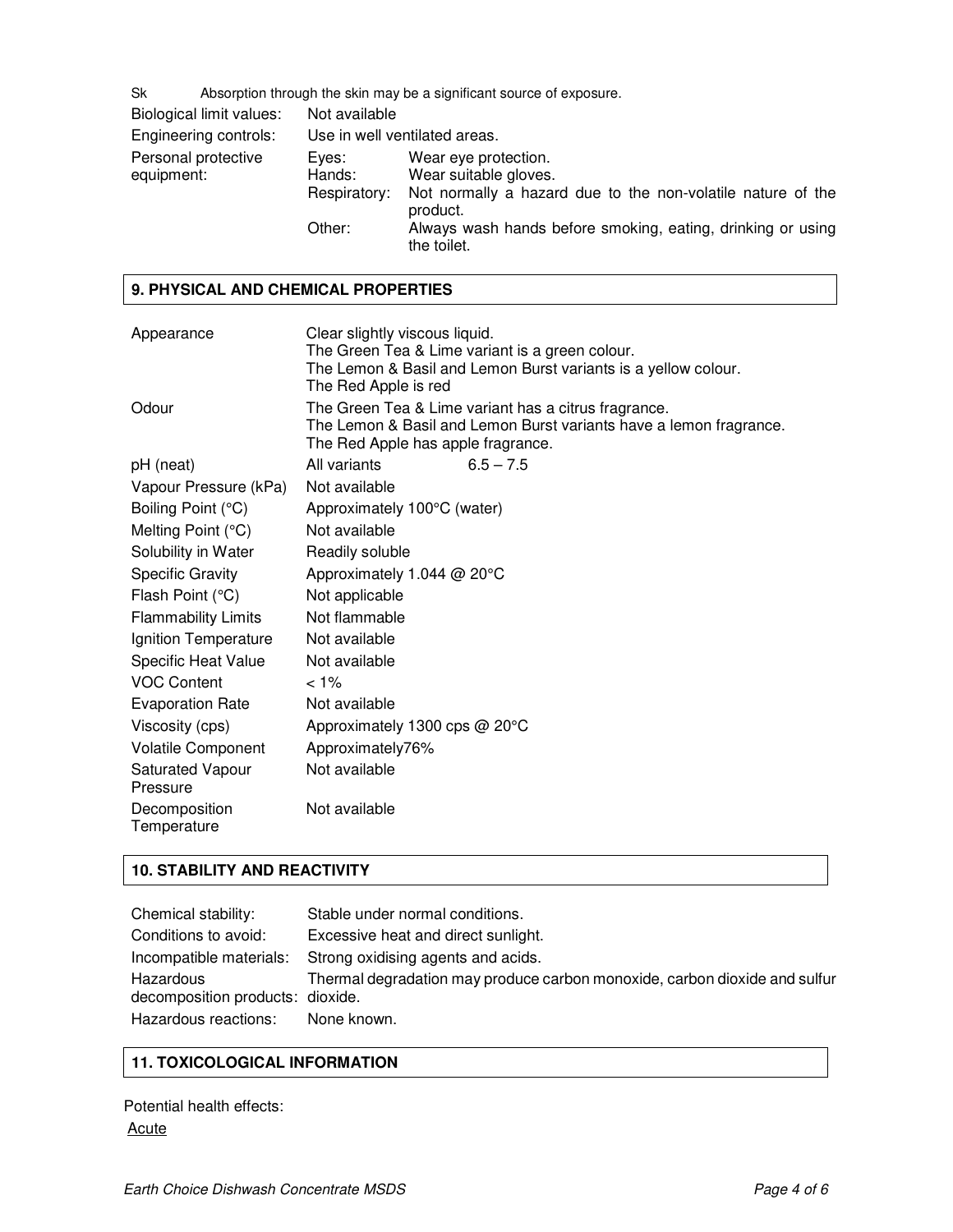| Swallowed:       | May cause irritation if directly introduced to the mouth, throat and stomach.<br>Symptoms may include abdominal pain, nausea, vomiting and diarrhoea. |                      |                                  |
|------------------|-------------------------------------------------------------------------------------------------------------------------------------------------------|----------------------|----------------------------------|
| Oral LD50 (rat): | Ingredient                                                                                                                                            | Oral $LD_{50}$ (rat) | Dermal LD <sub>50</sub> (rabbit) |
|                  | Sodium Laureth Sulfate                                                                                                                                | $>$ 2000 mg/kg       | $>$ 2000 mg/kg                   |
|                  | Coco Glucoside                                                                                                                                        | $>$ 2000 mg/kg       | $>$ 2000 mg/kg                   |
|                  | Cocamidopropyl Betaine                                                                                                                                | 2335 mg/kg           | $>$ 2000 mg/kg                   |
| Eye:             | Irritating to eyes.                                                                                                                                   |                      |                                  |
| Skin:            | Repeated or prolonged skin contact may lead to irritation.                                                                                            |                      |                                  |
| Inhaled:         | Not normally a hazard due to non-volatile nature of product.                                                                                          |                      |                                  |
| Chronic          | No information available.                                                                                                                             |                      |                                  |

#### **12. ECOLOGICAL INFORMATION**

| Ecotoxicity:                     | Classified according to GHS as hazardous to the aquatic environment, acute<br>hazard Category 2 ( $1 <$ LC50 $<$ 10). The product itself has not been tested,<br>however the product has been classified via summation of all ingredients<br>contained in the product. |               |                       |             |
|----------------------------------|------------------------------------------------------------------------------------------------------------------------------------------------------------------------------------------------------------------------------------------------------------------------|---------------|-----------------------|-------------|
|                                  | Ingredient                                                                                                                                                                                                                                                             | DID No. $(2)$ | $LG_{50}$ / $EC_{50}$ | <b>NOEC</b> |
|                                  | Sodium Laureth Sulfate                                                                                                                                                                                                                                                 | 2008          | 7.1                   | 1.90        |
|                                  | Coco-Glucoside                                                                                                                                                                                                                                                         | 2136          | 8.7                   | 1.75        |
|                                  | Cocamidopropyl Betaine                                                                                                                                                                                                                                                 | 2202          | 0.9                   | 0.14        |
| Persistence and<br>Degradability | The surfactants contained in this product are classified as readily<br>biodegradable according to OECD criteria or Australian Standard AS4351.                                                                                                                         |               |                       |             |
| Mobility                         | No information available.                                                                                                                                                                                                                                              |               |                       |             |
| Other                            | Avoid contaminating waterways.                                                                                                                                                                                                                                         |               |                       |             |

## **13. DISPOSAL CONSIDERATIONS**

Waste disposal: Dispose of by incineration or burial in an approved landfill in accordance with Commonwealth, State and Local Government regulations.

# **14. TRANSPORT INFORMATION**

Not classified as Dangerous Goods according to the Australian Code for the Transport of Dangerous Goods by Road and Rail.

| UN Number:                       | None |
|----------------------------------|------|
| Proper Shipping Name:            | None |
| Dangerous Goods<br>Class:        | None |
| Subsidiary Risk:                 | None |
| Pack Group:                      | None |
| Hazchem Code:                    | None |
| Marine Pollutant:                | N٥   |
| Special precautions for<br>user: | None |
|                                  |      |

# **15. REGULATORY INFORMATION**

Poisons Schedule: None.

All components of this product are listed on the Australian Inventory of Chemical Substances (AICS).